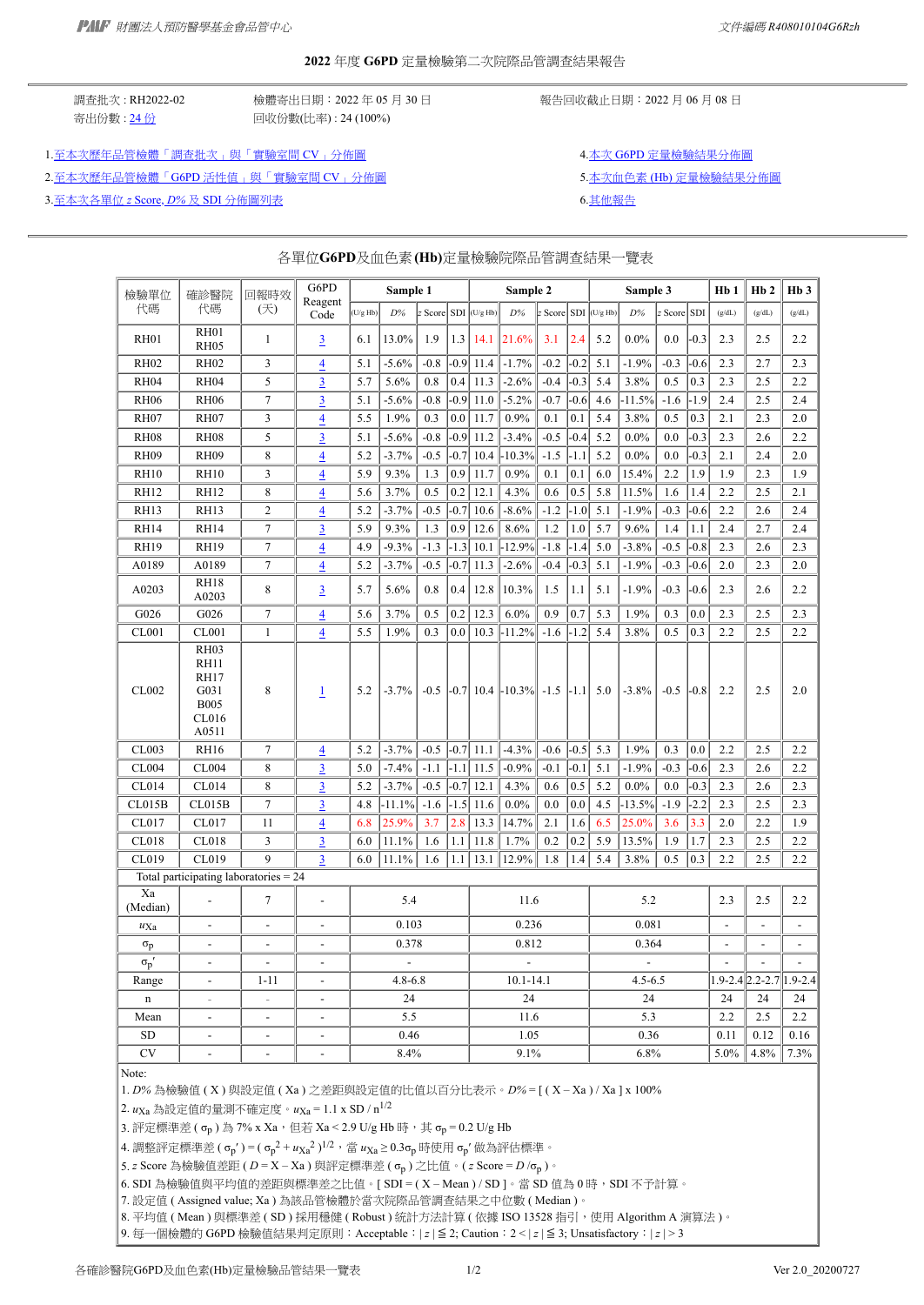| <b>Reagent Kit</b> | G6PD<br>Reagent<br>Code | Lab                                                                                     |
|--------------------|-------------------------|-----------------------------------------------------------------------------------------|
| Innovation         | 3                       | A0203, CL004, CL014,<br>CL015B, CL018, CL019,<br>RH01, RH04, RH06, RH08,<br><b>RH14</b> |
| Lanner             | 4                       | A0189, CL001, CL003,<br>CL017, G026, RH02, RH07,<br>RH09, RH10, RH12, RH13,<br>RH19     |
| Trinity            |                         | CL002                                                                                   |

各確診醫院G6PD及血色素(Hb)定量檢驗品管結果一覽表 2/2 Ver 2.0\_20200727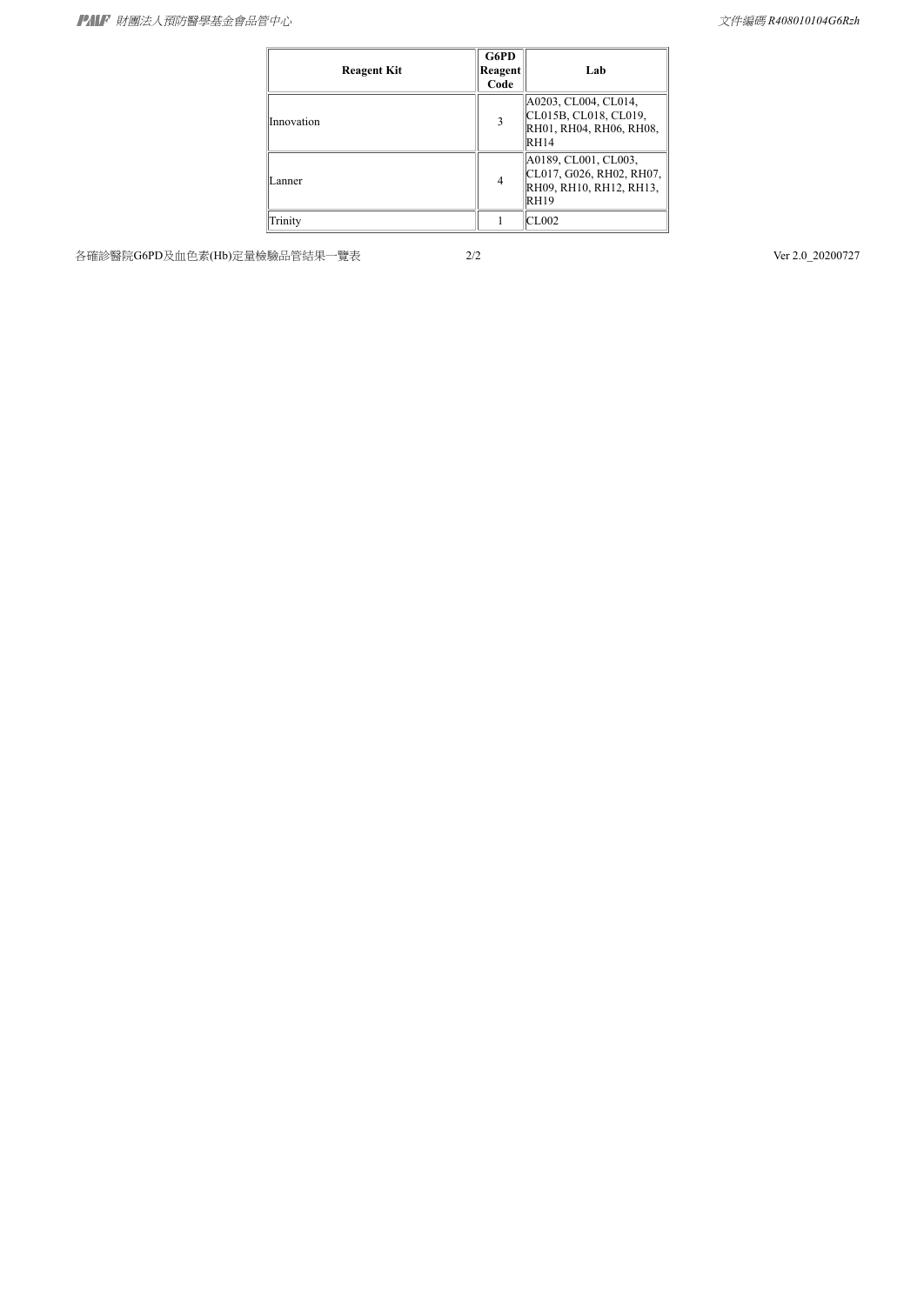#### **Long Term Observation of Blood G6PD Quantitative Test EQA Survey Results**

Survey No: RH2022-02 (in green  $\bullet$ )





\* Mean and SD are calculated by Robust method according to ISO 13528 since 2014

備註:1).本次院際品管調查總結報告刊載於網際網路 <https://g6pd.qap.tw> 2).若有任何問題請洽 預防醫學基金會 范美羚小姐。 10699 臺北信維郵局第 624 信箱 電話:(02) 2703-6080 傳真:(02) 2703-6070

(Report generated at 2022-06-10 11:57:00)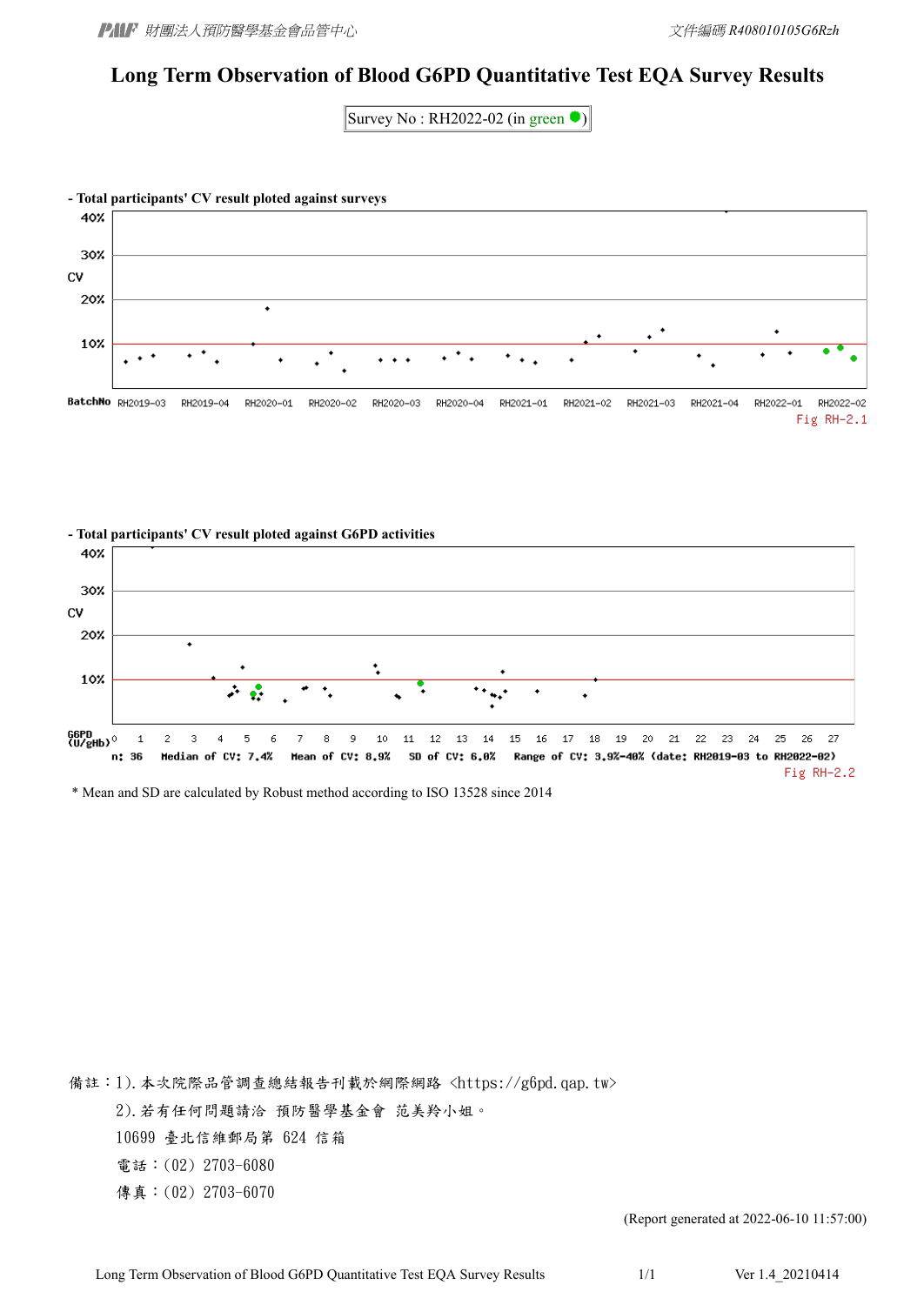### G6PD 定量檢驗院際品質保証計畫

## **External Quality Assurance ( EQA ) Program for G6PD Quantitative Test**

調查批次: RH2022-02 檢體寄出日期: 2022年 05月 30日 報告回收截止日期: 2022年 06月 08日

歷年使用本次 $\underline{S2}$  $\underline{S2}$  $\underline{S2}$  檢體之調查批次 ( n = 6 ; Survey / Sample No. ) : [RH2007-03/S1](https://g6pd.qap.tw/RHdata.php?BatchNo=RH2007-03) ; [RH2010-05/S1](https://g6pd.qap.tw/RHdata.php?BatchNo=RH2010-05) ; [RH2012-07/S2](https://g6pd.qap.tw/RHdata.php?BatchNo=RH2012-07) ; [RH2013-03/S3](https://g6pd.qap.tw/RHdata.php?BatchNo=RH2013-03) ; [RH2021-04/S1](https://g6pd.qap.tw/RHdataAlgA2020.php?BatchNo=RH2021-04) ; [RH2022-02/S2](https://g6pd.qap.tw/RHdataAlgA2020.php?BatchNo=RH2022-02)

| Lab                                               | Survey: RH2022-02 / Sample 2            | Period : $2007 \sim 2022^3$ |                          |                |                          |                          |                          |  |
|---------------------------------------------------|-----------------------------------------|-----------------------------|--------------------------|----------------|--------------------------|--------------------------|--------------------------|--|
|                                                   | U/gHb                                   | SDI <sup>1</sup>            | Mean                     | $\mathbf n$    | SD                       | CV                       | CVR <sup>2</sup>         |  |
| RH01                                              | 14.1                                    | 1.2                         | 11.5                     | 6              | 2.09                     | 18.2%                    | 2.39                     |  |
| <b>RH02</b>                                       | 11.4                                    | $1.2\,$                     | 10.6                     | 6              | 0.66                     | 6.2%                     | 0.82                     |  |
| RH <sub>04</sub>                                  | 11.3                                    | 0.0                         | 11.3                     | 6              | 1.04                     | 9.2%                     | 1.21                     |  |
| <b>RH06</b>                                       | $11.0\,$                                | $-0.2$                      | 11.1                     | 6              | 0.41                     | 3.7%                     | 0.49                     |  |
| RH07                                              | 11.7                                    | 0.7                         | 10.8                     | 6              | 1.20                     | 11.1%                    | 1.46                     |  |
| <b>RH08</b>                                       | 11.2                                    | 0.4                         | 11.0                     | 6              | 0.47                     | 4.3%                     | 0.56                     |  |
| <b>RH09</b>                                       | 10.4                                    | $-0.4$                      | 10.7                     | 6              | 0.81                     | 7.6%                     | 1.00                     |  |
| <b>RH10</b>                                       | 11.7                                    | 1.3                         | 11.1                     | 6              | 0.46                     | 4.1%                     | 0.55                     |  |
| <b>RH12</b>                                       | 12.1                                    | 1.3                         | 11.0                     | 6              | 0.85                     | 7.7%                     | 1.02                     |  |
| RH13                                              | 10.6                                    | 0.0                         | 10.6                     | 6              | 0.60                     | 5.7%                     | 0.74                     |  |
| RH14                                              | 12.6                                    | 0.8                         | 11.5                     | 6              | 1.32                     | 11.5%                    | 1.51                     |  |
| <b>RH19</b>                                       | 10.1                                    | $-1.2$                      | $11.1\,$                 | 6              | 0.82                     | 7.4%                     | 0.97                     |  |
| A0189                                             | 11.3                                    | $-0.3$                      | 11.5                     | 5              | 0.61                     | 5.3%                     | 0.70                     |  |
| A0203                                             | 12.8                                    | 1.2                         | 11.4                     | 6              | 1.20                     | 10.5%                    | 1.39                     |  |
| G026                                              | 12.3                                    | 0.7                         | 11.7                     | 6              | 0.92                     | 7.9%                     | 1.03                     |  |
| <b>CL001</b>                                      | 10.3                                    | $-0.4$                      | 10.5                     | 6              | 0.54                     | 5.1%                     | 0.68                     |  |
| <b>CL002</b>                                      | 10.4                                    | $-1.0$                      | 10.8                     | 6              | 0.39                     | 3.6%                     | 0.48                     |  |
| <b>CL003</b>                                      | 11.1                                    |                             |                          | $\overline{2}$ |                          |                          |                          |  |
| CL004                                             | 11.5                                    | —                           | —                        | $\overline{2}$ | $\overline{\phantom{0}}$ | $\overline{\phantom{0}}$ | $\overline{\phantom{0}}$ |  |
| CL014                                             | 12.1                                    |                             |                          | $\mathfrak{Z}$ |                          |                          |                          |  |
| CL015B                                            | 11.6                                    |                             | —                        | $\overline{3}$ |                          |                          | —                        |  |
| CL017                                             | 13.3                                    |                             |                          | $\overline{2}$ |                          |                          |                          |  |
| <b>CL018</b>                                      | 11.8                                    |                             |                          | $\overline{2}$ |                          | —                        |                          |  |
| CL019                                             | 13.1                                    | $\overline{\phantom{0}}$    | $\overline{\phantom{0}}$ | $\overline{2}$ |                          |                          | $\overline{\phantom{0}}$ |  |
|                                                   | Total participating laboratories $= 24$ |                             |                          |                |                          |                          |                          |  |
| Median                                            | 11.6                                    | 0.4                         | 11.1                     | $\overline{a}$ | 0.81                     | 7.4%                     | 0.97                     |  |
| Range                                             | $10.1 \sim 14.1$                        | $-1.2 \sim 1.3$             | $10.5 \sim 11.7$         |                | $0.39 \sim 2.09$         | $3.6\% \sim 18.2\%$      | $0.48 \sim 2.39$         |  |
| 7.6%<br>Mean of All participating laboratories CV |                                         |                             |                          |                |                          |                          |                          |  |

## 各單位之長期 **G6PD** 定量檢驗中間精密度報告

1). Standard Deviation Index ( SDI ) = ( Individual Result - Individual Robust Mean ) / Individual Robust SD

2). Coefficient of Variation Ratio ( CVR ) = Individual CV / Mean of All participating laboratories CV

3). Survey / Sample No.: [RH2007-03/S1](https://g6pd.qap.tw/RHdata.php?BatchNo=RH2007-03) [;RH2010-05/S1](https://g6pd.qap.tw/RHdata.php?BatchNo=RH2010-05) ; [RH2012-07/S2](https://g6pd.qap.tw/RHdata.php?BatchNo=RH2012-07) ; [RH2013-03/S3](https://g6pd.qap.tw/RHdata.php?BatchNo=RH2013-03) ; [RH2021-04/S1](https://g6pd.qap.tw/RHdataAlgA2020.php?BatchNo=RH2021-04) ; [RH2022-02/S2](https://g6pd.qap.tw/RHdataAlgA2020.php?BatchNo=RH2022-02)

\* 中間精密度: Intermediate Measurement Precision ( 亦稱為 within-laboratory precision ) ;ISO 3534-2:2006, JCGM 200:2012 ( VIM, 3rd ed. ) 2.23

\*\* Mean and SD are calculated by Robust method according to ISO 13528, Algorithm A.

\*\*\* n < 5, 該單位中間精密度不予統計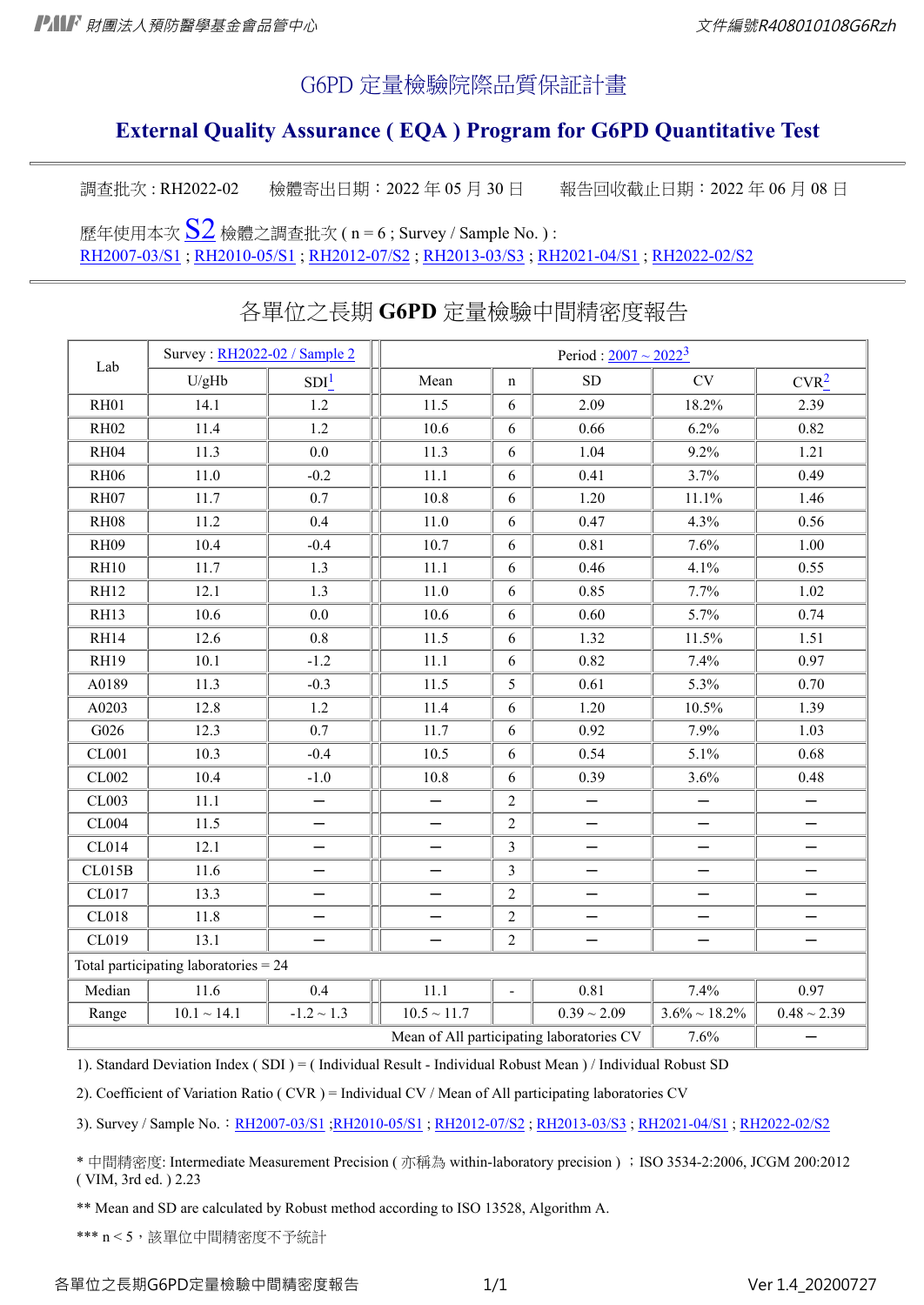G6PD 定量檢驗院際品管調查 G6PD 活性統計分布圖

調查批次:RH2022-02 檢體寄出日期:2022 年 05 月 30 日 報告截止日期:2022 年 06 月 08 日 回收份數(比率): 24 份 (100%)





中位數 (Median) = 5.4 (n=24) ѳ֡ॶ **(Mean)\* = 5.5 (n=24)** ྗৡ **(SD)\* = 0.46**

中位數 (Median) = 11.6 (n=24) ѳ֡ॶ **(Mean)\* = 11.6 (n=24)** ྗৡ **(SD)\* = 1.05**

中位數 (Median) = 5.2 (n=24) ѳ֡ॶ **(Mean)\* = 5.3 (n=24)** ྗৡ **(SD)\* = 0.36** 

\*平均值 ( Mean ) 與標準差 ( SD ) 採用 ISO 13528 穩健 ( Robust ) 統計方法計算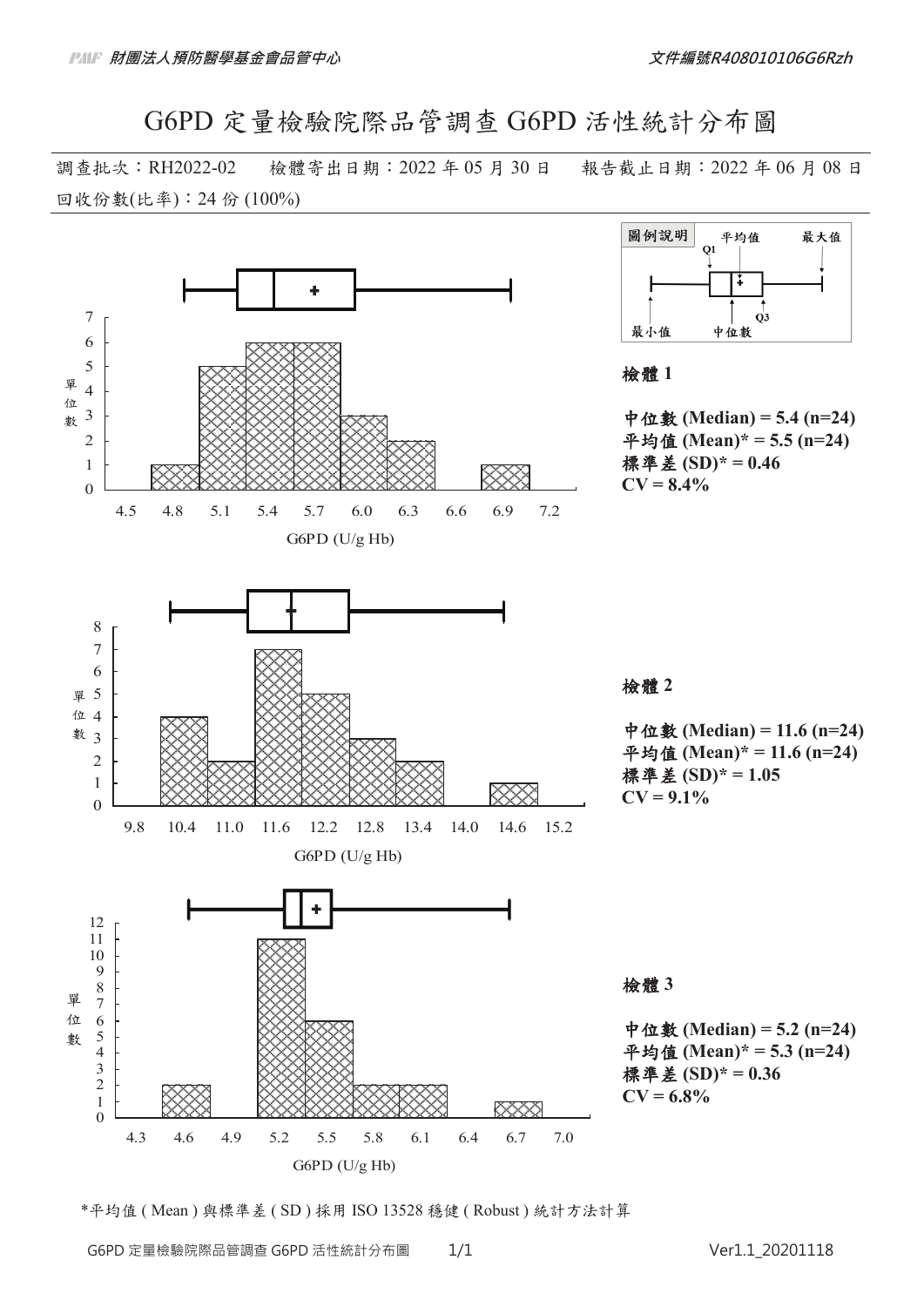# G6PD 定量檢驗院際品管調查結果試劑統計分布圖

調查批次:RH2022-02 檢體寄出日期:2022 年 05 月 30 日 報告截止日期:2022 年 06 月 08 日 回收份數(比率): 24 份 (100%)



| 圖例說明 | 平均值       | 最大值 |
|------|-----------|-----|
|      | Q1        |     |
|      |           |     |
|      |           |     |
| 最小值  | Q3<br>中位數 |     |

| Reagent<br>Kit | 單位數<br>(n) | 中位數<br>(Median) | 平均值*<br>(Mean) | 標準差*<br>(SD) | 變異係數<br>(CV) |
|----------------|------------|-----------------|----------------|--------------|--------------|
| 3              | 11         | 5.7             | 5.5            | 0.54         | 9.8%         |
| 4              | 12         | 5.4             | 54             | 0.37         | 6.9%         |
| Αll            | 24         | $5.4***$        | 5.5            | 0.46         | 84%          |

\* Calculated by robust method (ISO 13528; Algorithm A) \*\* Assigned value; Xa Reagent kit 3: Innovation

Reagent kit 4: Lanner

 $n < 5$  不予統計



| 1双 頂き |  |
|-------|--|
|-------|--|

| Reagent<br>Kit | 單位數<br>(n) | 中位數<br>(Median) | 平均值*<br>(Mean) | 標準差*<br>(SD) | 變異係數<br>(CV) |
|----------------|------------|-----------------|----------------|--------------|--------------|
| 3              | 11         | 11.8            | 12.0           | 0.94         | 7.8%         |
| 4              | 12         | 11.4            | 11.3           | 0.96         | 8.5%         |
| All            | 24         | $11.6***$       | 11.6           | 1.05         | $9.1\%$      |

\* Calculated by robust method (ISO 13528; Algorithm A) \*\* Assigned value; Xa Reagent kit 3: Innovation Reagent kit 4: Lanner  $n < 5$  不予統計



|                |            |                 | 檢體3            |              |              |
|----------------|------------|-----------------|----------------|--------------|--------------|
| Reagent<br>Kit | 單位數<br>(n) | 中位數<br>(Median) | 平均值*<br>(Mean) | 標準差*<br>(SD) | 變異係數<br>(CV) |
| 3              | 11         | 5.2             | 5.2            | 0.46         | 8.8%         |
| 4              | 12         | 5.3             | 5.4            | 0.39         | 7.2%         |
| All            | 24         | $5.2**$         | 5.3            | 0.36         | 6.8%         |

┑

\* Calculated by robust method (ISO 13528; Algorithm A)

\*\* Assigned value; Xa

Reagent kit 3: Innovation

Reagent kit 4 : Lanner

 $n < 5$  不予統計